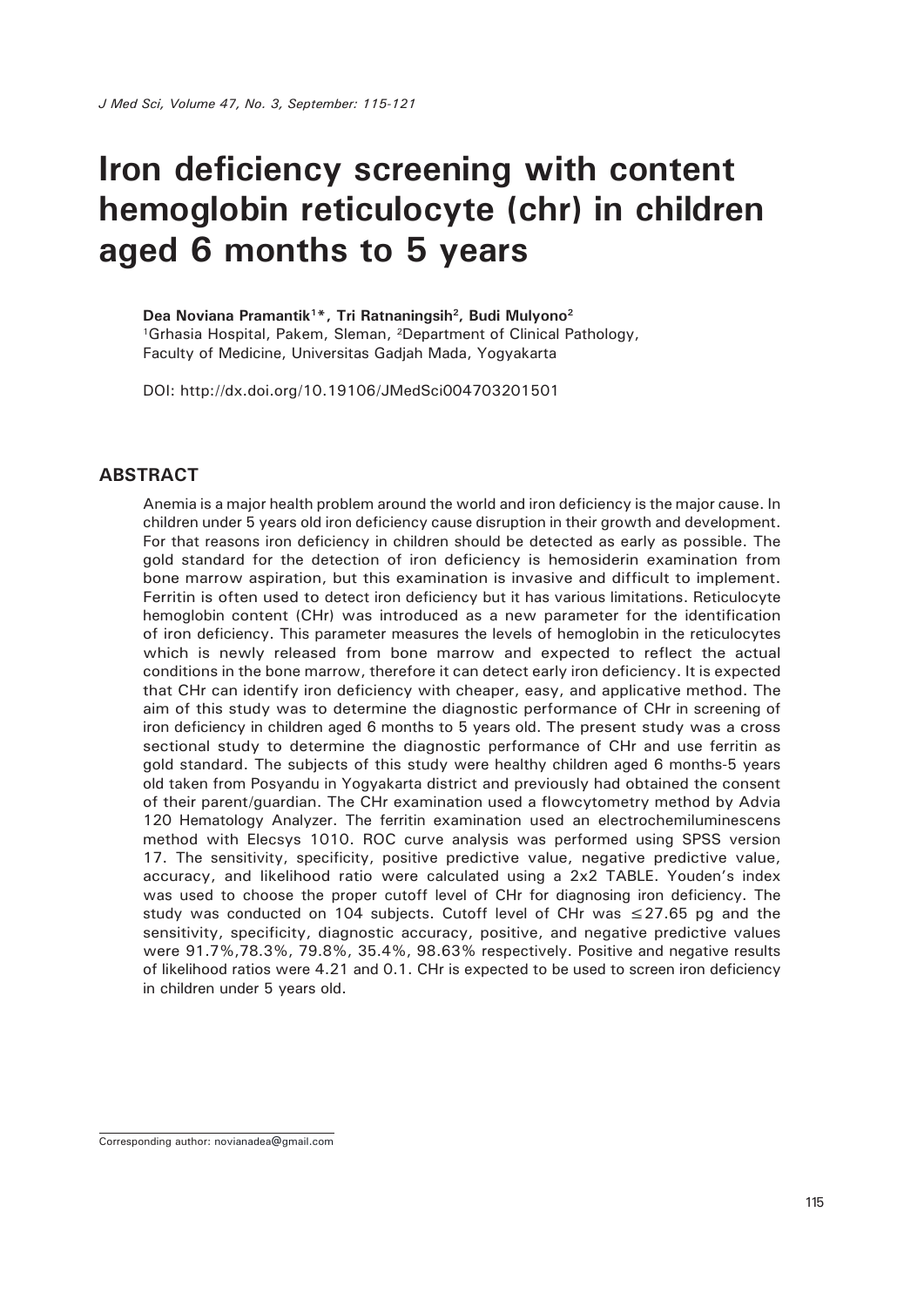## **ABSTRAK**

Anemia telah menjadi masalah kesehatan utama di seluruh dunia dan kekurangan besi merupakan penyebab utama. Pada anak di bawah 5 tahun, kekurangan besi menyebabkan gangguan pertumbuhan dan perkembangan. Untuk alasan ini kekurangan besi pada anak harus didiagnosis sedini mungkin. Baku emas deteksi kekurangan besi adalah pemeriksaan hemosiderin dari aspirasi sumsum tulang, tetapi pemeriksaan ini invasif dan sulit dilakukan. Feritin sering digunakan untuk deteksi kekurangan besi tetapi mempunyai beberapa kelemahan. Kandungan retikulosit hemoglobin (CHr) tela diperkenalkan sebagai parameter baru untuk deteksi kekurangan besi. Parameter ini mengukur kadar hemoglobin di retikulosit yang baru dilepaskan dari sumsum tulang dan diharapkan menggambarkan kondisi sebenarnya sumsum tulang sehingga bisa digunakan untuk mendeteksi kekurangan besi sedini mungkin. Diharapkan CHr dapat digunakan sebagai marker mendeteksi kekurangan besi yang murah, mudah dan aplikatif. Penelitian ini bertujuan untuk menentukan kemampuan CHr sebgai marker diagnosis kekurangan besi dibandingkan dengan baku emas menggunakan ferritin pada anak 6 bulan hingga 5 tahun. Penelitian ini merupakan penelitian potong lintang melibatkan anak sehat dari Posyandu di Kota Yogyakarta yang sebelumnya telah mendapatkan peretujuan dari pengasuh atau orang tuanya. Pemeriksaan CHr menggunakan metode flowsitometri (Advia120 Hematology Analyzer) dan pemeriksaan ferritin menggunakan metode elektrokemiluminescen (Elecsys 1010). Analisis kurva ROC dilakukan dengan SPSS versi 17. Sensitivitas, spesifisitas, nilai prediktif positif dan negative, akurasi dan rasio *likehood* dihitung dengan table 2x2. Indeks Youden digunakan untuk menentukan nilai batas yang tepat CHr untuk diagnosis kekurangan besi. Penelitian dilakukan terhadap 104 subjek. Nilai batas CHr adalah  $\leq 27.65$  pg dan sensitivitas, spesifisitas, akurasi, nilai prediktif positif dan negatif berturut-turut adalah 91,7%; 78,3%; 79,8%; 35,4%; 98,63%. Hasil positif dan negatif rasio *likehood* 4,21 dan 0,1. CHr diharapkan dapat digunakan sebagai alat skrining kekurngan besi pada anak di bawah 5 tahun.

*Keywords:* iron deficiency - ferritin - CHr - diagnostic performance - screening

### **INTRODUCTION**

Anemia is a global health problem that affects both developed and developing countries. Anemia occurs at any age, but is more common in pregnant women and children. Household Health Survey in 1995 showed that the prevalence of anemia in children under five years old was 40.5%. A study by Sekartini et al. in Jakarta has shown that 38.2% of infants aged 4-12 months were anemic and 71.4% of them had iron deficiency anemia. Another study in Bali in children aged 6-59 months has show that the prevalence of iron deficiency or anemia was 63.5%.1-5

Iron deficiency can affect the development of cognitive, psychomotor, language skills, motor skills, coordination, and intelligence of all ages. Although anemia caused by iron deficiency can easily be treated with iron supplementation, the change in cognitive function in children with iron deficiency may not be corrected completely. Consequently, early diagnosis of iron deficiency is important.<sup>6,7</sup>

Laboratory tests play a role in the identification and monitoring of iron deficiency. Hematological examinations are easy, inexpensive, and widely available but can only detect iron deficiency at an advanced stage, while biochemical examinations are not widely available yet and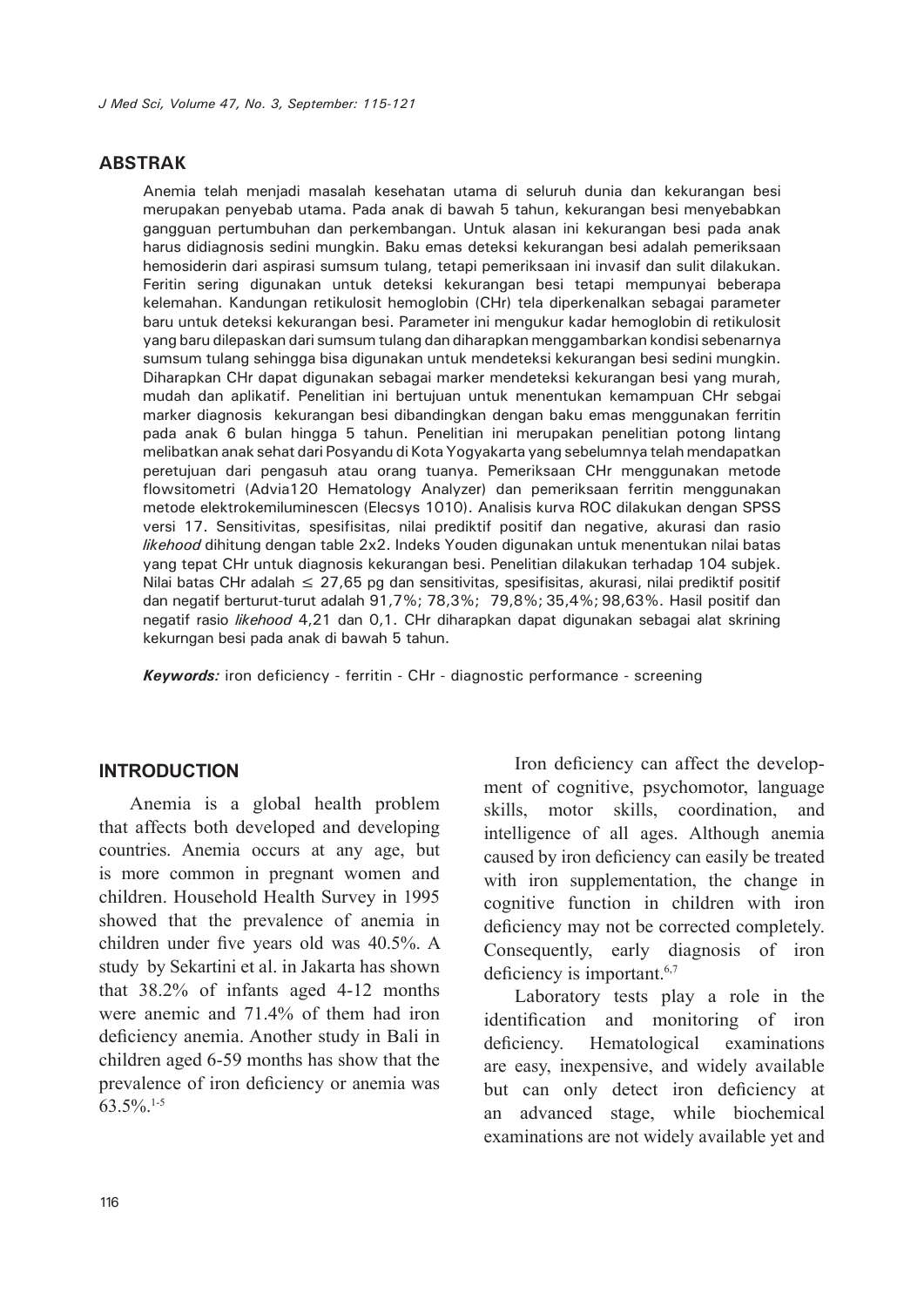the cost is still relatively expensive. The iron status, TIBC (total iron binding capacity), and ferritin are strongly influenced by the presence of infection and inflammation. The gold standard for the examination of iron deficiency is iron staining of bone marrow, but this examination is invasive, risky, while its difficult interpretation makes it impractical to use  $6-9$ 

In the mid-1990s a reticulocyte analysis with automatic flow cytometry method was introduced, thus there are new parameters such as volume, hemoglobin concentration, and reticulocyte maturity. The examination of reticulocyte indices is relatively easy and its use has been evaluated. CHr is one of reticulocyte indices that has been developed for the identification of iron deficiency.<sup>10-12</sup> Several studies have been conducted to determine the diagnostic performance of CHr to identify iron deficiency but there were many variations in the results. The aim of the present study was to determine the diagnostic performance and cutoff of CHr that can be used to screen iron deficiency in children aged 6 months to 5 years old in Yogyakarta.

# **MATERIALS AND METHODS**

The present study was a cross-sectional study with a diagnostic test designed to assess the diagnostic performance of CHr for iron deficiency screening in children aged 6 months to 5 years old in Yogyakarta. Samples

were taken from local clinics (posyandu) in Yogyakarta and the laboratory examination was performed at the Department of Clinical Pathology Laboratory, Dr. Sardiito General Hospital Yogyakarta.

A complete blood count and CHr were examined using Advia 120 hematology analyzer. Ferritin level was measured using the Elecsys 1010 with electrochemiluminescens method. Iron deficiency in children under five years old was described when ferritin levels were <12 ug/L, as stated by the WHO guideline. CRP and morphological examination of peripheral blood were performed to determine the presence of infection and anemia due to other causes.

Data were displayed in descriptive characteristics of the subjects. Diagnostic performance of CHr values was calculated at various levels with ferritin as gold standard, while cutoff calculation used ROC curves, and the data were processed using SPSS version 17.

# **RESULTS**

The data were obtained from 151 subjects from local health clinics or posyandu in Gemawang and Gondokusuman District who agreed to follow this study. Forty seven subjects were excluded because they did not meet the criteria, had incomplete data and ineligible condition.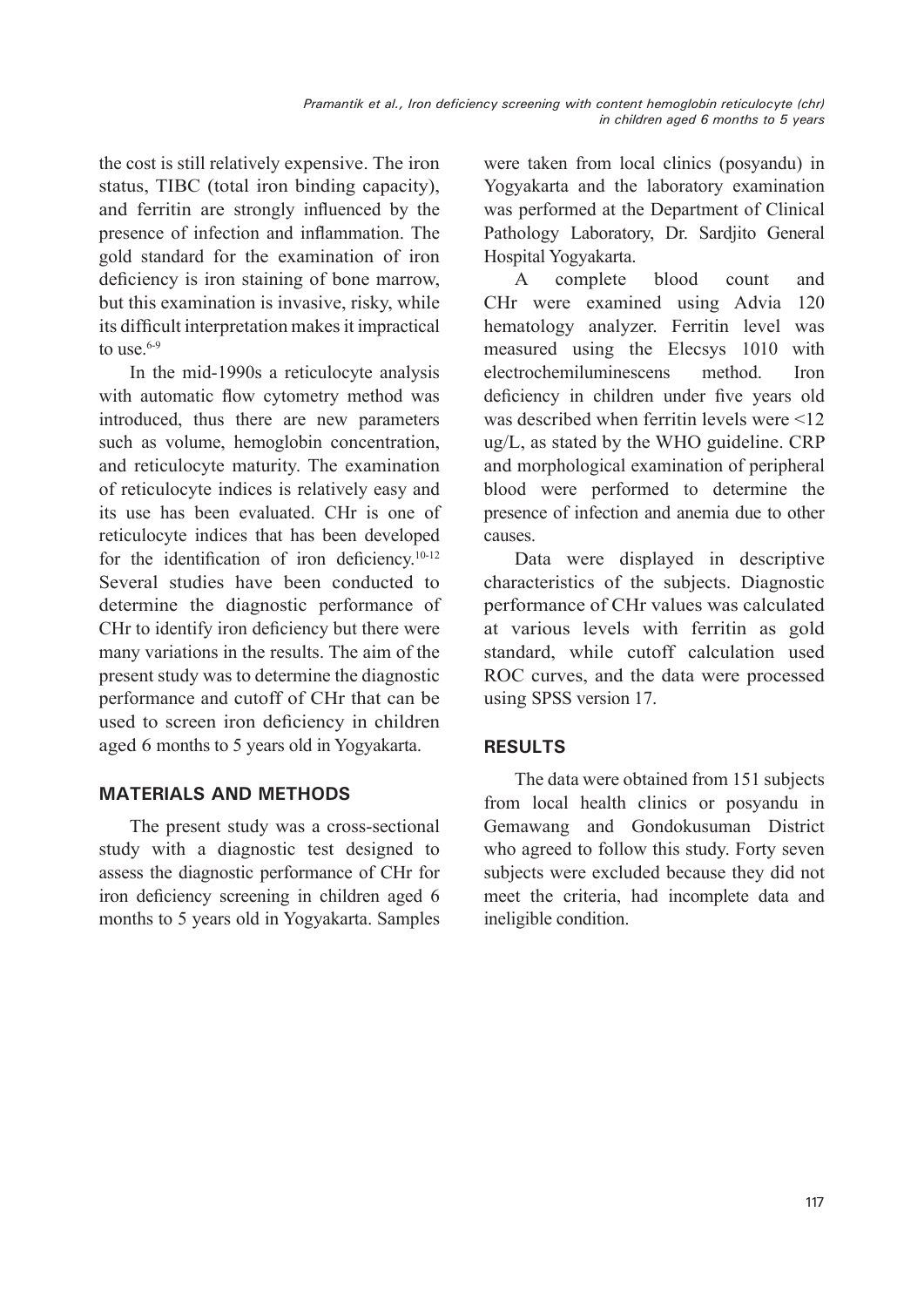| <b>Characteristics</b>            | N(%)              |  |  |
|-----------------------------------|-------------------|--|--|
| <b>Sex</b>                        |                   |  |  |
| Male                              | 55 (52.9)         |  |  |
| Female                            | 49 (47.1)         |  |  |
| Body Weight (kg)                  | $12.34 \pm 18.19$ |  |  |
| Age (months old)                  | $31.88 \pm 15.43$ |  |  |
| 6 mo - 12 mo                      | 16(15.4)          |  |  |
| $>12 \text{ mo} - 24 \text{ mo}$  | 21(20.2)          |  |  |
| $>24$ mo - 36 mo                  | 28 (26.9)         |  |  |
| $>36$ mo-48 mo                    | 23(22.1)          |  |  |
| $>48 \text{ mo} - 60 \text{ mo}$  | 16(15.4)          |  |  |
| Term of delivery                  |                   |  |  |
| Preterm                           | 6(5.8)            |  |  |
| At term                           | 90 (86.5)         |  |  |
| Post-term                         | 8(7.7)            |  |  |
| History of delivery               |                   |  |  |
| Sectio caesaria                   | 14(13.5)          |  |  |
| 83 (79,8)<br>Spontaneus           |                   |  |  |
| Spontaneus with problems          | 7(6.7)            |  |  |
| Parturation helped by             |                   |  |  |
| General practitioner              | 18 (17.3)         |  |  |
| Obstetrician                      | 32(30.8)          |  |  |
| Midwife                           | 54 (51.9)         |  |  |
| Iron supplementation in pregnancy |                   |  |  |
| Yes                               | 97 (93.3)         |  |  |
| No                                | 7 (6.7)           |  |  |

TABLE 1. Characteristics of subjects

A total of 55 (52.9%) subjects were male and 49 (47.1%) subjects were female, with most subjects in the age range of between 24 months and 36 months old. A total of 90 (86.5%) subjects were born at term, which made them more likely to have sufficient iron reserves.

|  | TABLE 2. Laboratory characteristics of subjects $(N=104)$ |  |
|--|-----------------------------------------------------------|--|
|  |                                                           |  |

| Examinations              | Mean $\pm$ SD/Median (min-max) |  |
|---------------------------|--------------------------------|--|
| Hemoglobin $(g/dl)$       | $12.30\pm0.96*$                |  |
| RBC $(x10^6/\text{mm}^3)$ | $5.0(4.27-6.47)$               |  |
| MCV(f)                    | 75.1 (56.8-82.8)               |  |
| MCH(pg)                   | 24.6 (15.6-27.3)               |  |
| MCHC (g/dl)               | 32.65 (25.4-34.7)              |  |
| $RDW$ $(\%)$              | $13.7(12.18 - 18.4)$           |  |
| $CHr$ (pg)                | 28.65 (19.7-32.2)              |  |
| Ferritin $(\mu g/l)$      | $31.75 \pm 18.19*$             |  |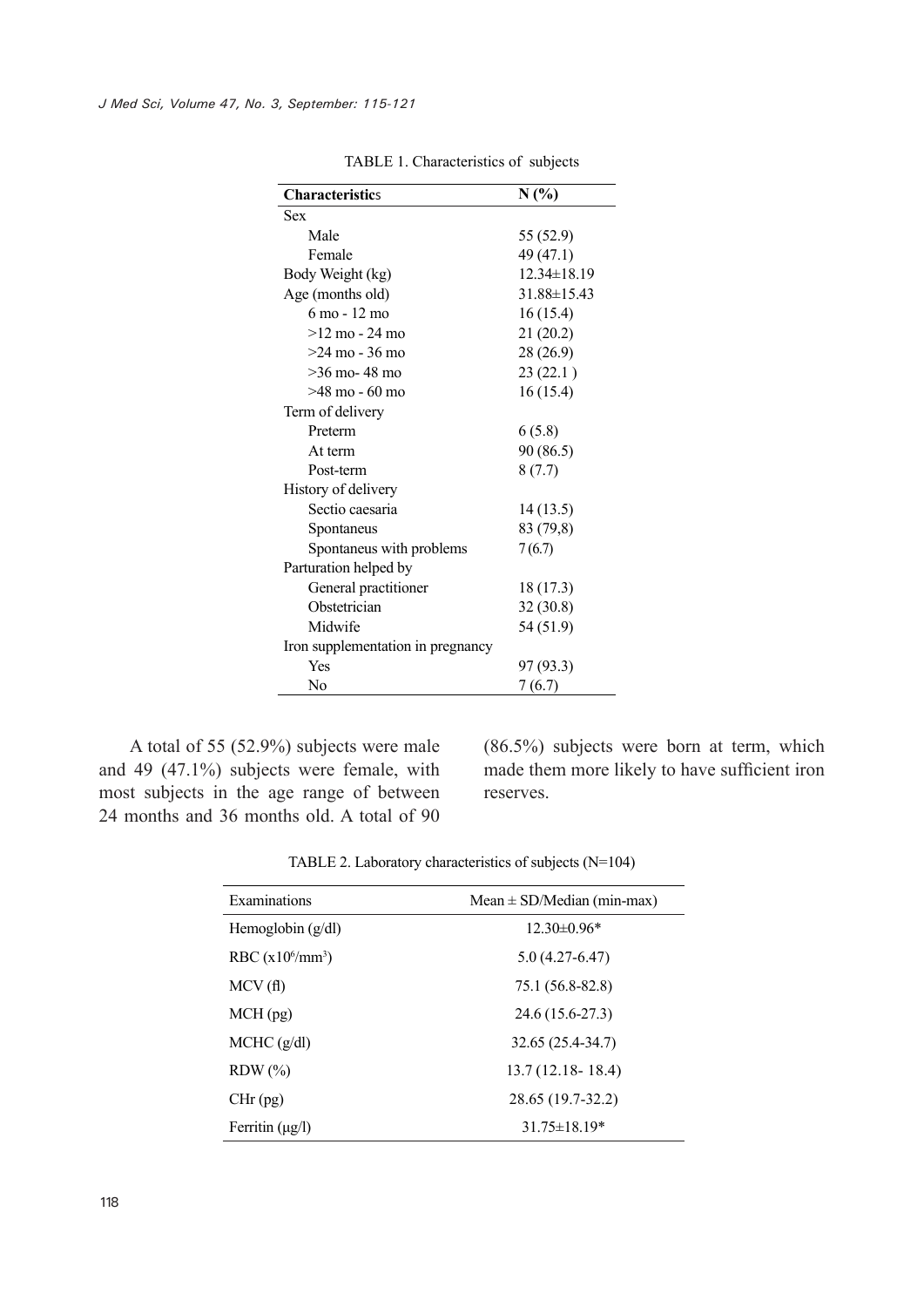In this research, the diagnostic performance of CHr for iron deficiency screening used ferritin as gold standard with cutoff 12 ug / L. The determination of optimal cutoff values was done using ROC curves. Area Under the Curve (AUC) of Chr for diagnosis of iron deficiency was 0898 with  $p = 0.000$  (95% CI 0832 to 0.963).

Based on Youden's index, it was gained that the farthest distance in the ROC curve was on CHr cutoff 27.65 pg with Youden index 0699. CHr values  $\leq$  27.65 pg had 91.7% sensitivity (95% CI 86.4-7), specificity of 78.3%, and positive predictive value, negative predictive value, positive likelihood ratio, as well as negative likelihood ratio of 35.4%, 98.63%, 4:21, and 0.1, respectively.



FIGURE 1. The comparison between ROC curve of CHr and hemoglobin and erythrocyte index

FIGURE 1 shows the comparison of AUC between CHr and other haematological examinations that were often used to identify iron deficiency. CHr was compared with the hemoglobin and erythrocyte indices MCV, MCH, and MCHC. Area under curve for MCV was 0823 (95% CI, 0711-0936), while MCH had AUC of 0877 (95% CI, 0.785 to 0969), and MCHC with the AUC was 0824 (95% CI, 06780970). Significance value for the parameters of MCV, MCH, and MCHC was 0.000. Hemoglobin had 0768 AUC (95% CI, 0638-0899) with  $p = 0.003$ . CHr had the

widest AUC 0898 with  $p = 0.000$  (95% CI 0832 to 0.963).

## **DISCUSSION**

Iron deficiency is a major cause of anemia and many children suffered from it. Many previous studies have indicated that children with iron deficiency showed an impaired motor function, cognitive dysfunction, emotional mental developmental disorders, and disorders of the nervous system. Early detection of iron deficiency is required to be done quickly.<sup>1</sup>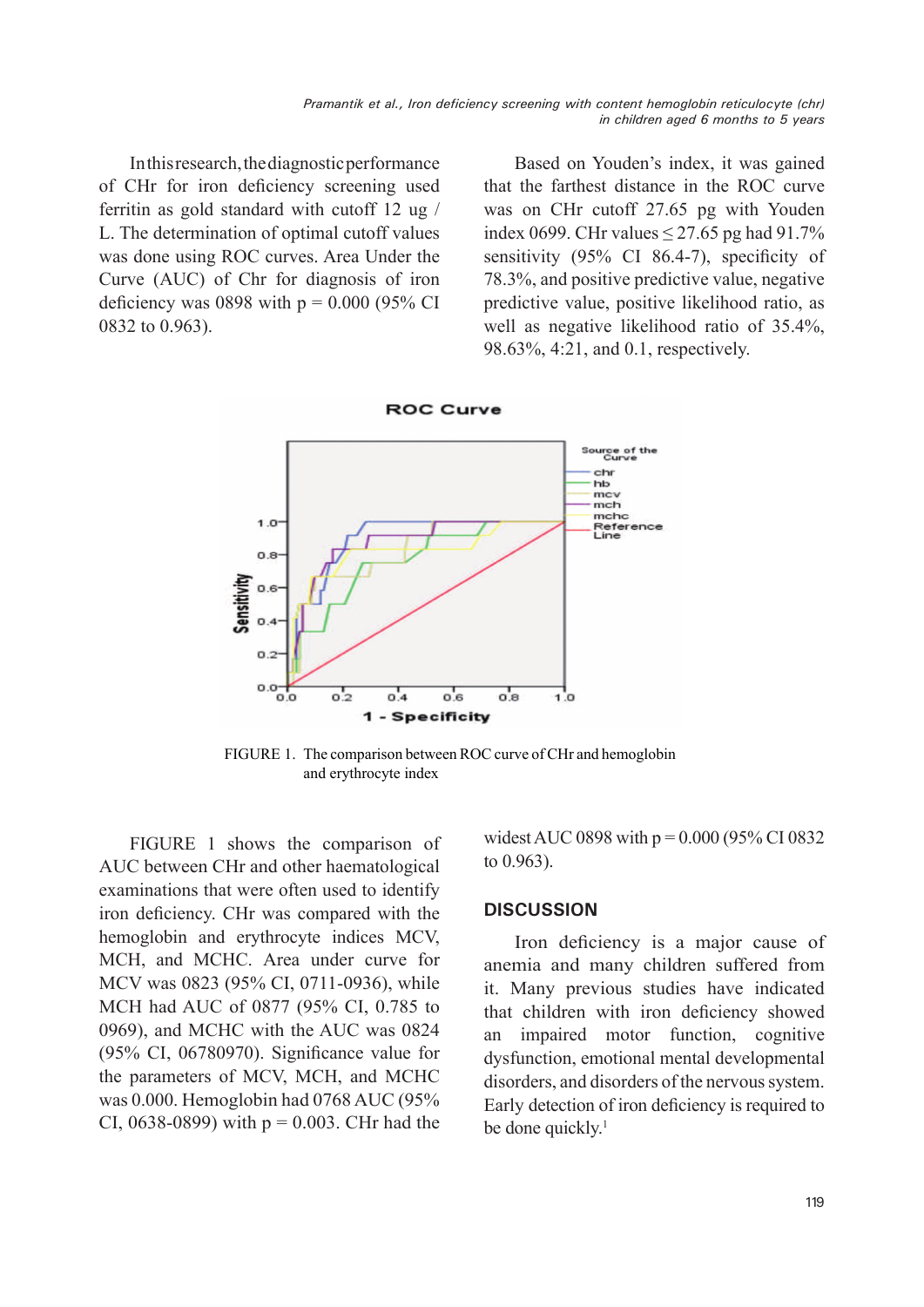A study by Ullrich *et al.*13 which aimed to screen for iron deficiency in healthy infants aged between 9-12 months old obtained the sensitivity of 83% and specificity of 72% at 27.5 pg cut off, while this research used transferrin saturation as gold standard. Brugnara et al.<sup>6</sup> who examined CHr to identify iron deficiency in 210 children with a mean age of 2.9 years old and transferrin saturation as gold standard obtained a sensitivity of 70% and specificity of 78% with a CHr cut off 26 pg.

Kiudeliene *et al.*14 with a cut off value of CHr 28.55 pg obtained a sensitivity of 76.6% and a specificity of 78.4%. The study was conducted on 180 children aged 6-24 months old and the gold standard used was the fulfilment of two of the four parameters, namely ferritin, transferrin, transferrin saturation and sTfR. Mateos Gonzalez *et al.*<sup>15</sup> examined 237 children aged 6 months to 14 years old, using transferrin saturation <20% as gold standard, a sensitivity of 94% and specificity of 94% obtained with a CHr cutoff 25 pg for diagnosis of iron deficiency anemia. The study also analyzed the diagnostic performance of CHr for iron deficiency without anemia by using a combination of ferritin <12 ng / mL and transferrin saturation <15% and obtained 88% sensitivity and 86% specificity at cut off 25 pg.

In this study the cut off CHr  $\leq$  27.65 pg the negative predictive value was obtained at 98.63%. These results are consistent with the research by Ulrich *et al*. 13 which produces positive predictive value (PPV) 28% (95% CI, 17% -40%) and the negative predictive value (NPV) 97% (95% CI, 92% -99%) at CHr cutoff 27.5 pg. Based on the NPV at CHr cutoff 27.65 pg, it can be concluded that in the group with negative test results, 98.63% of it was actually negative when it was examined with the gold standard. When it

was combined with the sensitivity values that were also high (91.7%), the CHr examination can be used as a screening for iron deficiency in children.

The AUC comparison was conducted between CHr with other hematological examinations that often used to identify iron deficiency. The research by Ulrich *et al.*<sup>13</sup> yieldeds AUC of 0.73 MCH, hemoglobin with AUC 0.73, and 0.85 for CHr AUC in the screening of iron deficiency in children. Based on these results CHr had the largest AUC that CHr is a more accurate marker than hemoglobin and MCH. FIGURE 1 shows a comparison of CHr AUC with hemoglobin and the erythrocyte indices MCV, MCH, and MCHC. In this study, CHr has the widest AUC 0.898 compared to hemoglobin and red cell indices with  $p = 0.000$  (95% CI 0.832 to 0.963).

## **CONCLUSION**

CHr with a cutoff  $\leq$  27.65 pg can be used to screen iron deficiency because it has sensitivity, specificity, accuracy, positive predictive value (NRP), negative predictive value (NRN), positive likelihood ratio (LR +), and negative likelihood ratio of (LR-) 91.7%, 78.3%, 79.8%, 35.4%, 98.63%, 4:21, and 0.1, respectively.

## **ACKNOWLEDGEMENTS**

We would like to thank all children and their parents who have participated in this study.

## **REFERENCES**

1. WHO. Worldwide Prevalence of Anemia 1993-2005 WHO Global Database On Anemia. WHO Press. Spain. 2008.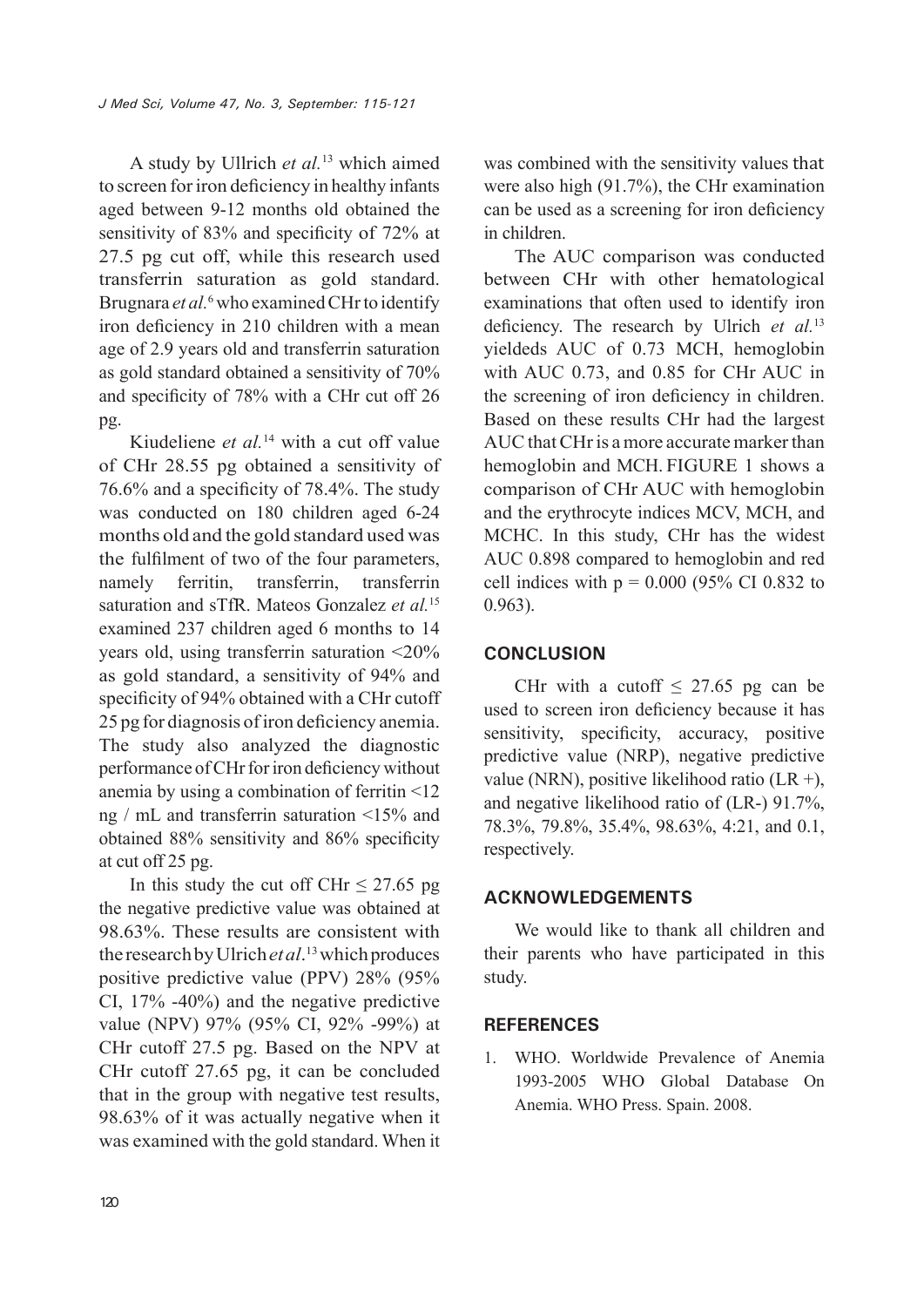- 2. Kraemer, K., Zimmermann, M.B. Nutritional Anemia. Sight And Life Press. Switzerland. 2007.
- 3. Departemen Kesehatan RI. Profil Kesehatan Indonesia 2001. Departemen Kesehatan RI. 2002.
- 4. Sekartini, R., Soedjatmiko., Wawolumaya, C., Yuniar I., Dewi, R., Nycane., Imam, N., Imam, D., Adam. Prevalensi Anemia Defisiensi Besi pada Bayi Usia 4-12 Bulan di Kecamatan Matraman dan Sekitarnya, Jakarta Timur. Sari Pediatri, 2005;7(1):2-8.
- 5. Widiaskara, I.M., Pramitha, P.T., Bikin, S., Ugrasena, I.D.G. 2012. Gambaran Hematologi Anemia Defisiensi Besi pada Anak. Sari Pediatri 2012;13(5):362-6.
- 6. Brugnara, C., Zurakowski, D., DiCanzio, J., Boyd, M.S.T., Platt, O. Reticulocyte Hemoglobin Content to Diagnose Iron Deficiency in Children., JAMA. 1999;281:2225-2230.
- 7. WHO. Iron Deficiency Anaemia Assessment, Prevention and Control A guide for programme managers. WHO Press. 2001.
- 8. Demaeyer E.M., Dallman, P. Gurney, J.M. Hallberg, L. Sood S.K., Srikantia S.G. Preventing And Controlling Iron Deficiency Anaemia Through Primary Health Care A guide for health administrators and programme managers. WHO. 1989.
- 9. Suega, K., Bakta, IM., Adnyana, L., Darmayuda, T. 2007. Perbandingan Beberapa Metode Diagnosis Anemia Defisiensi Besi: usaha mencari cara diagnosis yang tepat untuk penggunaan klinik. J Peny Dalam, Vol 8 No 1 Jan 2007.
- 10. Ceylan, C., Miskiog, M., Olak HC., Kilic B., Iog, C., Zdemir, O. 2007. Evaluation Of Reticulocyte Parameters In Iron Deficiency, Vitamin B12 Deficiency And Β thalassemia Minor Patients. Int. Jnl. Lab. Hem. 29, 327- 334.
- 11. Piva, E., Brugnara, C., Chiandetti, L., Plebani, M. Automated reticulocyte counting: state of the art and clinical applications in the evaluation of erythropoiesis. Clin Chem Lab Med. 2010;48(10):1369-1380
- 12. Chouliaras, GL., Stamoulakatou, A., Tsiftis, G., Perissaki, G., Premetis, E., Lycopoulou, L. Age, beta thalassaemia trait, and irondeficient anaemia significantly affect reticulocyte indices in pre-school children. Eur J Pediatr 2010. DOI 10.1007/s00431-010- 1186-7
- 13. Ullrich, C., Wu, A., Armsby, C., Rieber, S., Wingerter, S., Brugnara, C. Screening Healthy Infants for Iron Deficiency Using Reticulocyte Hemoglobin Content. JAMA. 2005;294:924-930
- 14. Kiudeliene, R., Griniute, R., Labanauskas, L. Prognostic Value of Reticulocyte Hemoglobin Content to Diagnose Iron Deficiency in 6-24 Month-Old Children. Medicina(Kaunas),2008;44(9):673-677.
- 15. Mateos Gonzales, M.E., de La Cruz Bertolo, J., Lopez Laso, S., Valdez Sanches, M.D., Nogales Espert, Y.A. 2009. Reticulocyte Haemoglobin Content In The Diagnosis of Iron Deficiency. An Pediatr(Barc).2009;71(2):103-109